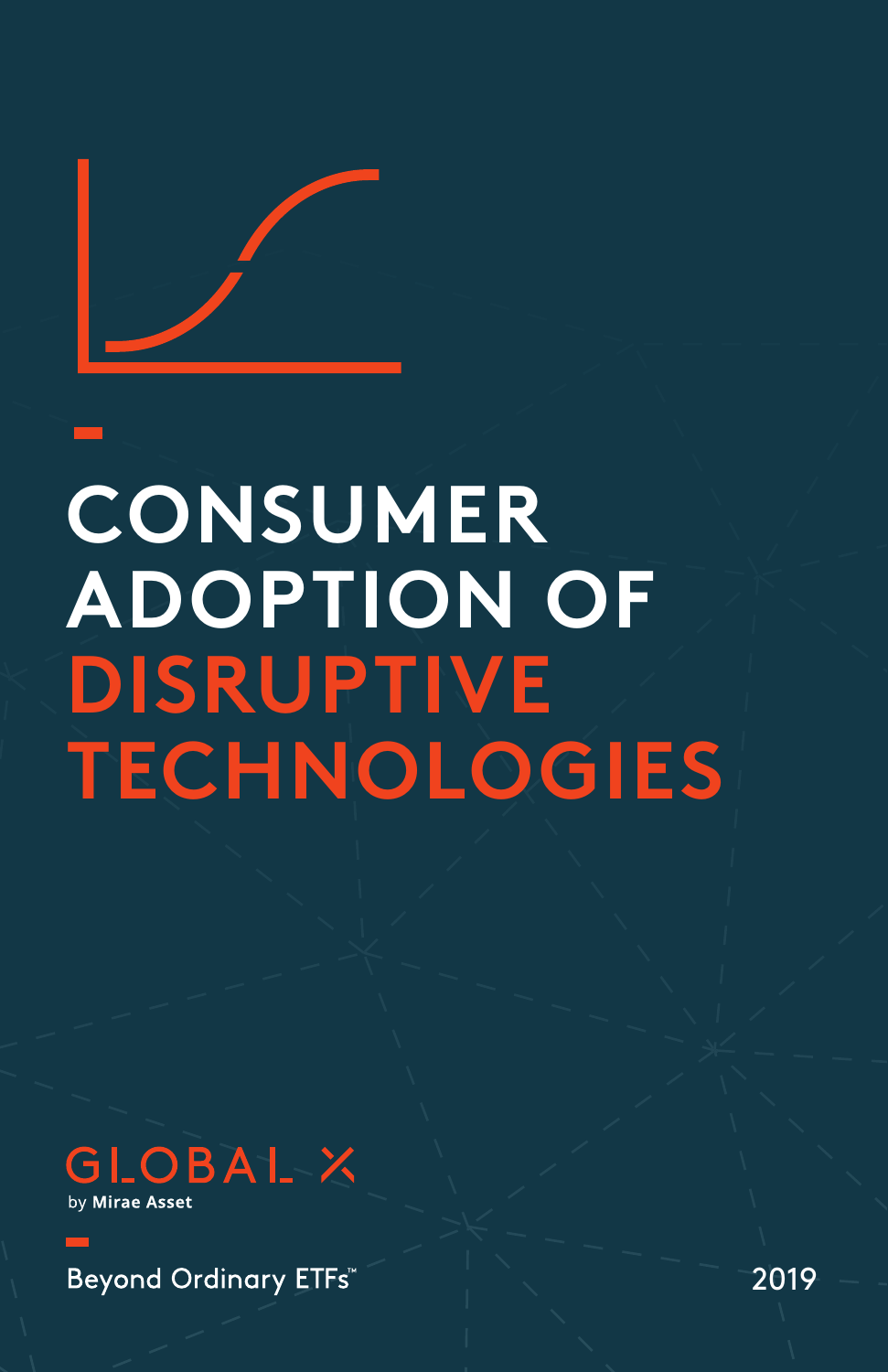

# **CONSUMER ADOPTION OF DISRUPTIVE TECHNOLOGIES**

New technologies and the companies that develop them have become deeply ingrained in popular culture. Product unveilings make front page news. Technology conferences are attended or live-streamed by thousands. Cryptic tweets and quotes from CEOs are dissected for days. Yet despite the intense interest in disruptive technologies, how commonplace are these game-changing products in our everyday lives?

In May 2019, we partnered with Engine, a leading market research provider, to survey 500 consumers about their adoption of new technologies ranging from electric vehicles to FinTech.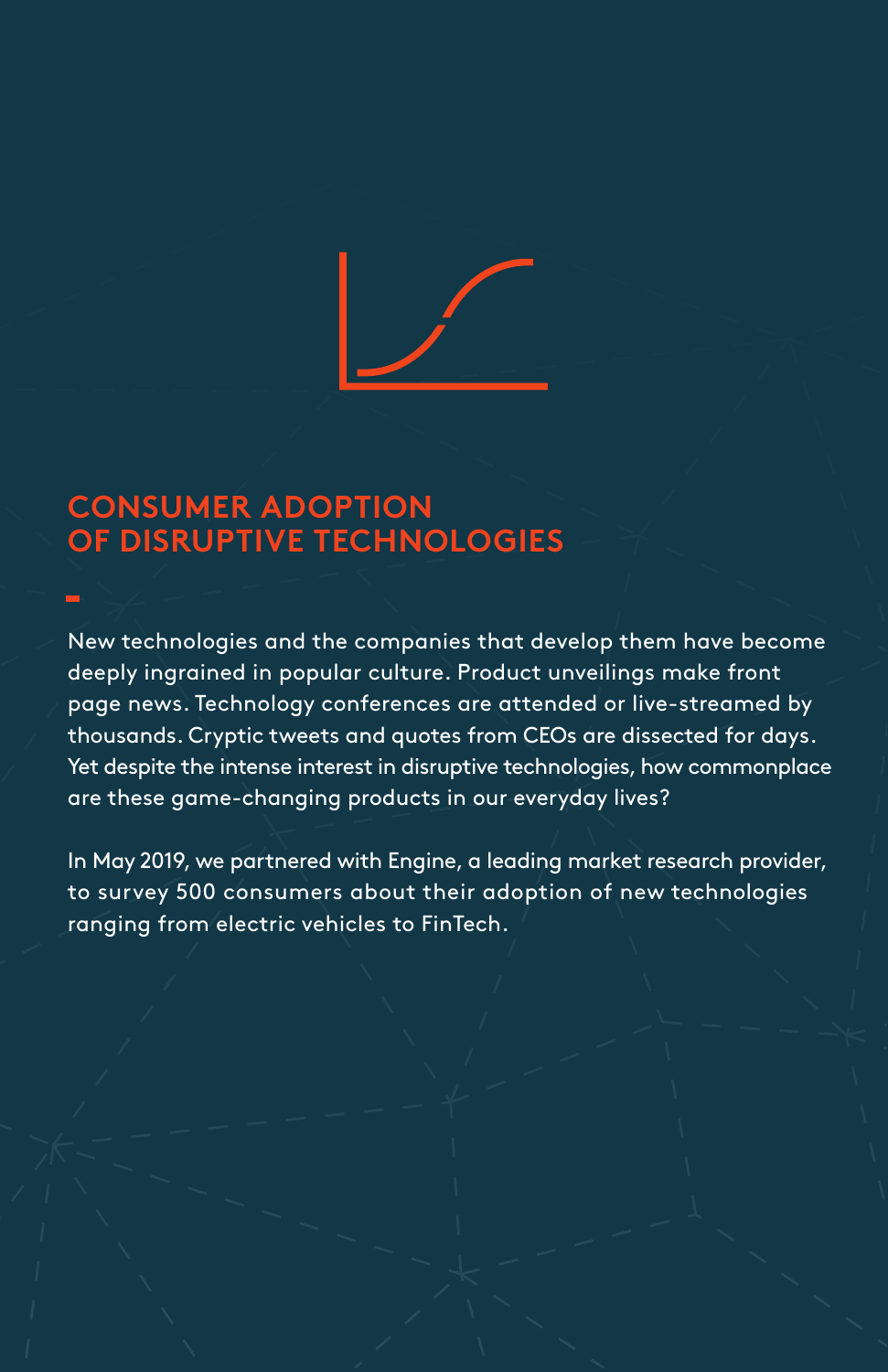

## TECHNOLOGIES REVIEWED



## Key Takeaways

 Overall adoption and comfort level with many disruptive technologies remains low across generations. This could be due to consumers waiting for the technology to become more established, for prices to fall, or because they are simply entrenched in their current habits.

**-** Despite low current adoption, consumer *interest* in new technologies is high, indicating that these products are likely to be considered for future purchases. We believe this indicates strong growth is ahead for many of these products and the companies that make them.

 Among cohorts, the Millennial generation is likely to be the major driver of adoption, due to a unique affinity for tech-focused products.



Beyond Ordinary ETFs"

600 LEXINGTON AVE 20TH FL NEW YORK, NY 10022

1 (888) 493-8631 GLOBALXETFS.COM @GLOBALXETFS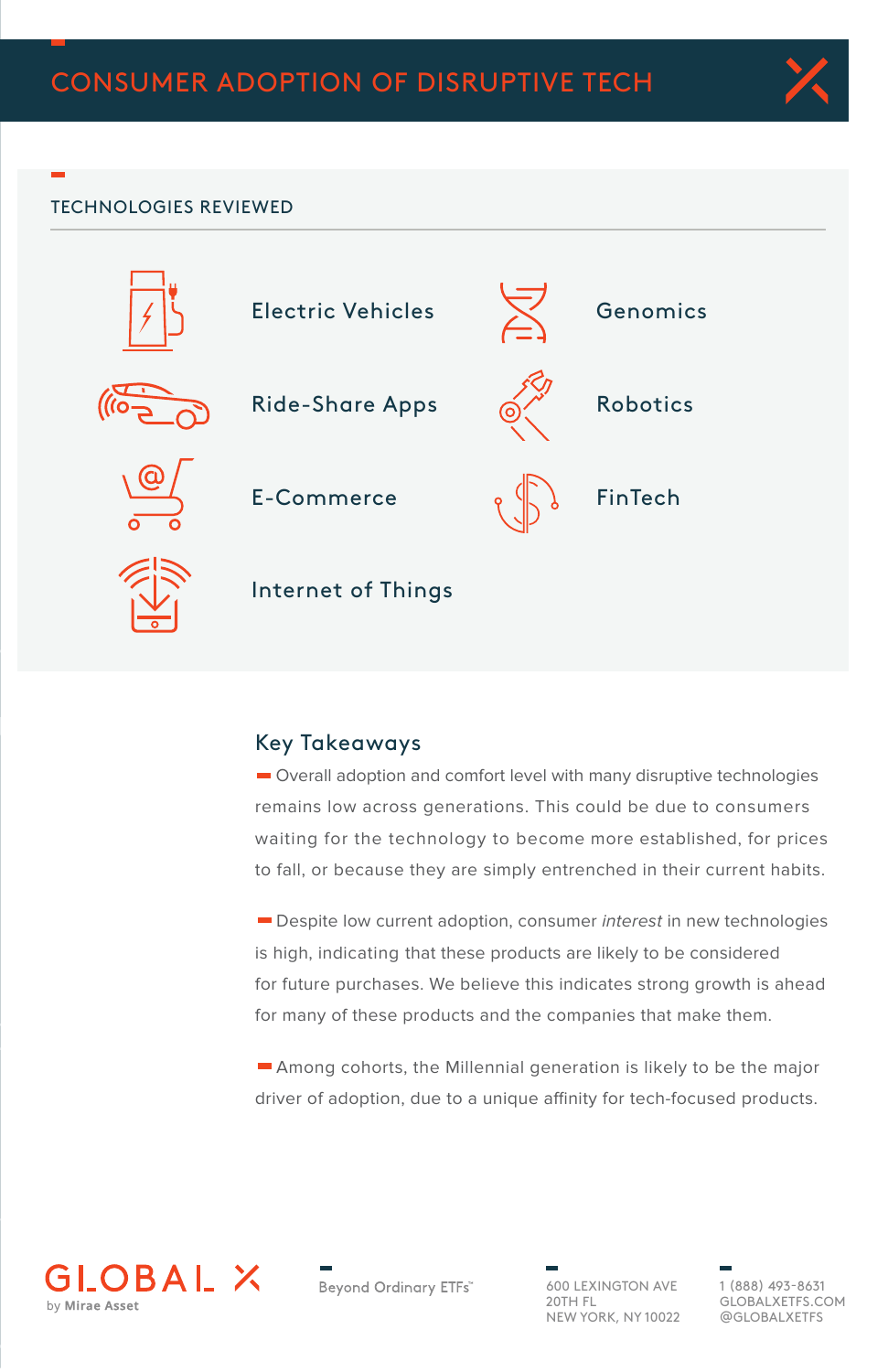# CONSUMER ADOPTION OF DISRUPTIVE TECH



## Electric Vehicles

While just 5% of consumers use an electric vehicle on a weekly or more frequent basis, 17% expect to purchase an EV in the next 5 years.

**WHEN WOULD YOU PLAN TO PURCHASE AN ELECTRIC VEHICLE?**





## E-Commerce

While over 40% of the population is comfortable buying smaller-ticket items online, like clothes, shoes, and cosmetics, less than 15% of the population is comfortable buying big-ticket items like fine jewelry, cars or other vehicles, or a home/apartment.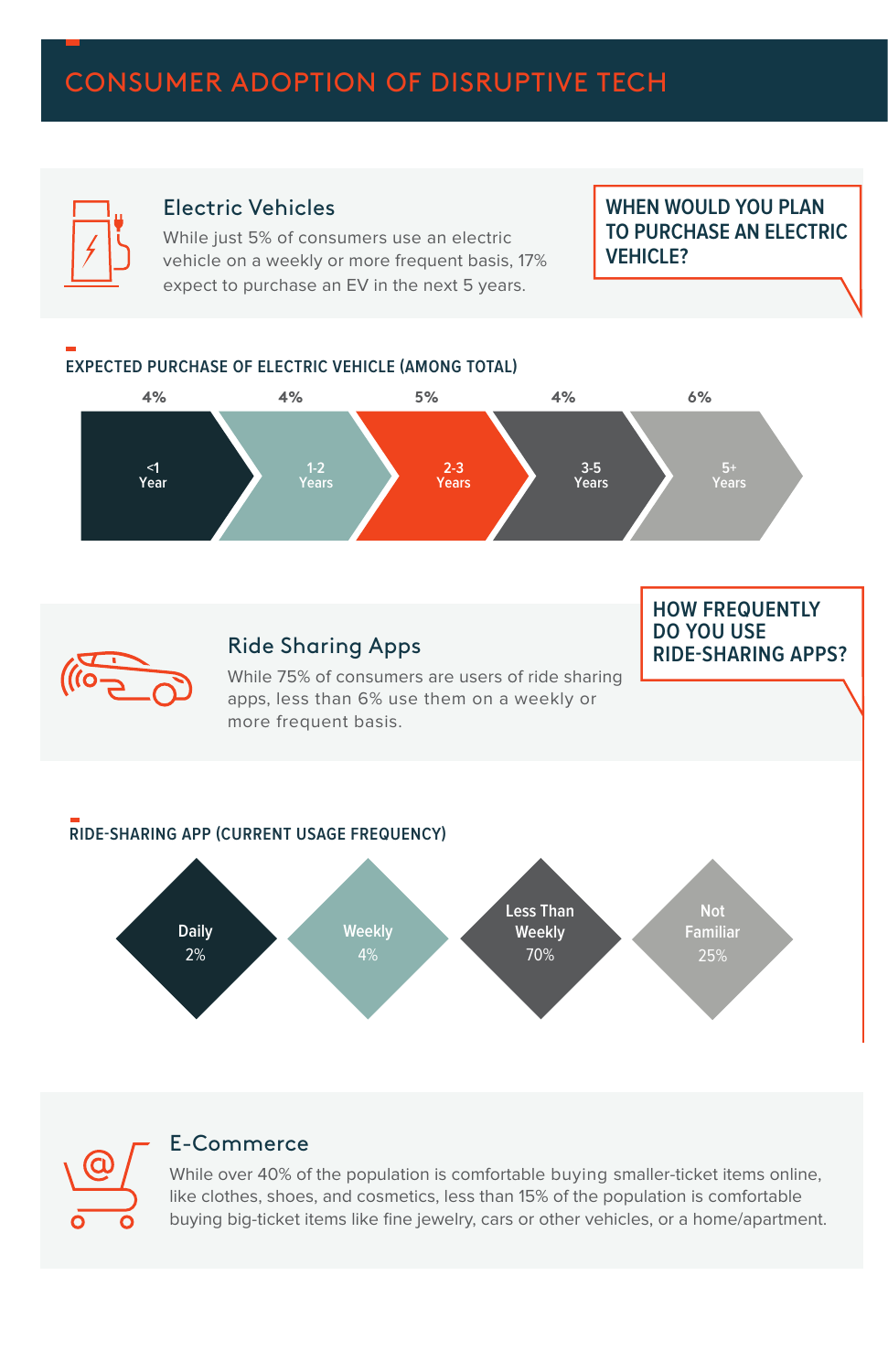

## **WHICH OF THE FOLLOWING, IF ANY, WOULD YOU BE WILLING TO PURCHASE ON THE INTERNET WITHOUT FIRST HAVING SEEN IT IN PERSON?**

### **ONLINE PURCHASE ADOPTION**





## Internet of Things/Smart Devices

77% of consumers are not using smart home devices like smart TVs or smart appliances.

**WHICH OF THE FOLLOWING HOME APPLIANCES, IF ANY, DO YOU OPERATE FROM A MOBILE DEVICE?**

## **SMART HOME TECHNOLOGY ADOPTION**

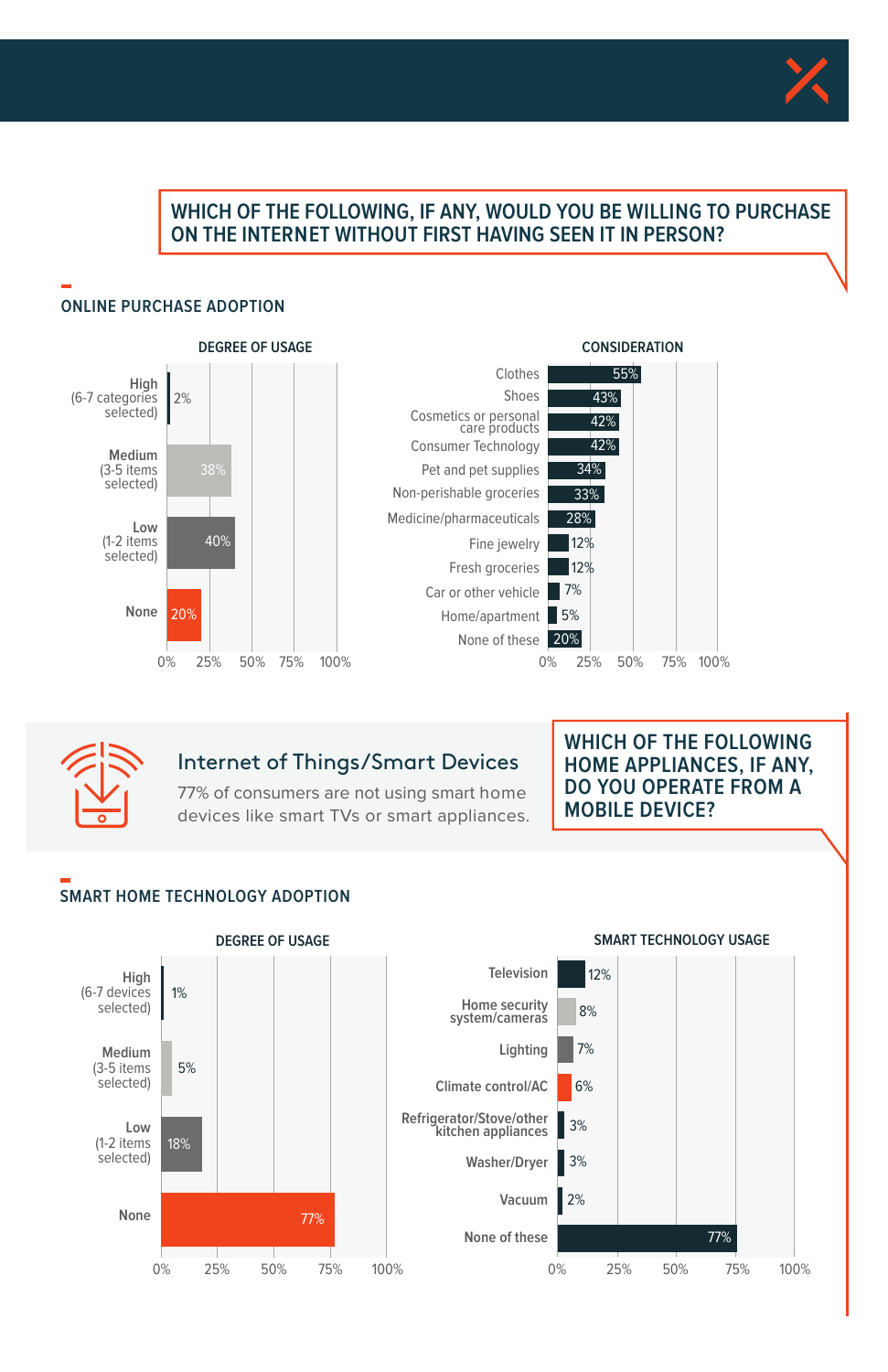# CONSUMER ADOPTION OF DISRUPTIVE TECH



## Genomics

Comfort level with using genomics or DNA technology across various use cases remains low.

#### **COMFORT WITH TECHNOLOGY: GENE SEQUENCING/DNA** (EXTREMELY/VERY COMFORTABLE)

To analyze DNA found at a crime scene To discover genetic diseases or mutations during pregnancy To discover ancestry or lineage To identify non-medical or physical attributes To use as a unique identifier



**HOW COMFORTABLE ARE YOU WITH GENE SEQUENCING OR DNA TECHNOLOGY BEING** 

**USED FOR THE FOLLOWING?**



## Robotics

Similarly, comfort level with incorporating robotics into everyday tasks remains low.

## **HOW COMFORTABLE WOULD YOU BE HAVING A ROBOT COMPLETE THE FOLLOWING TASKS?**

#### **COMFORT WITH TECHNOLOGY: ROBOTICS** (EXTREMELY/VERY COMFORTABLE)

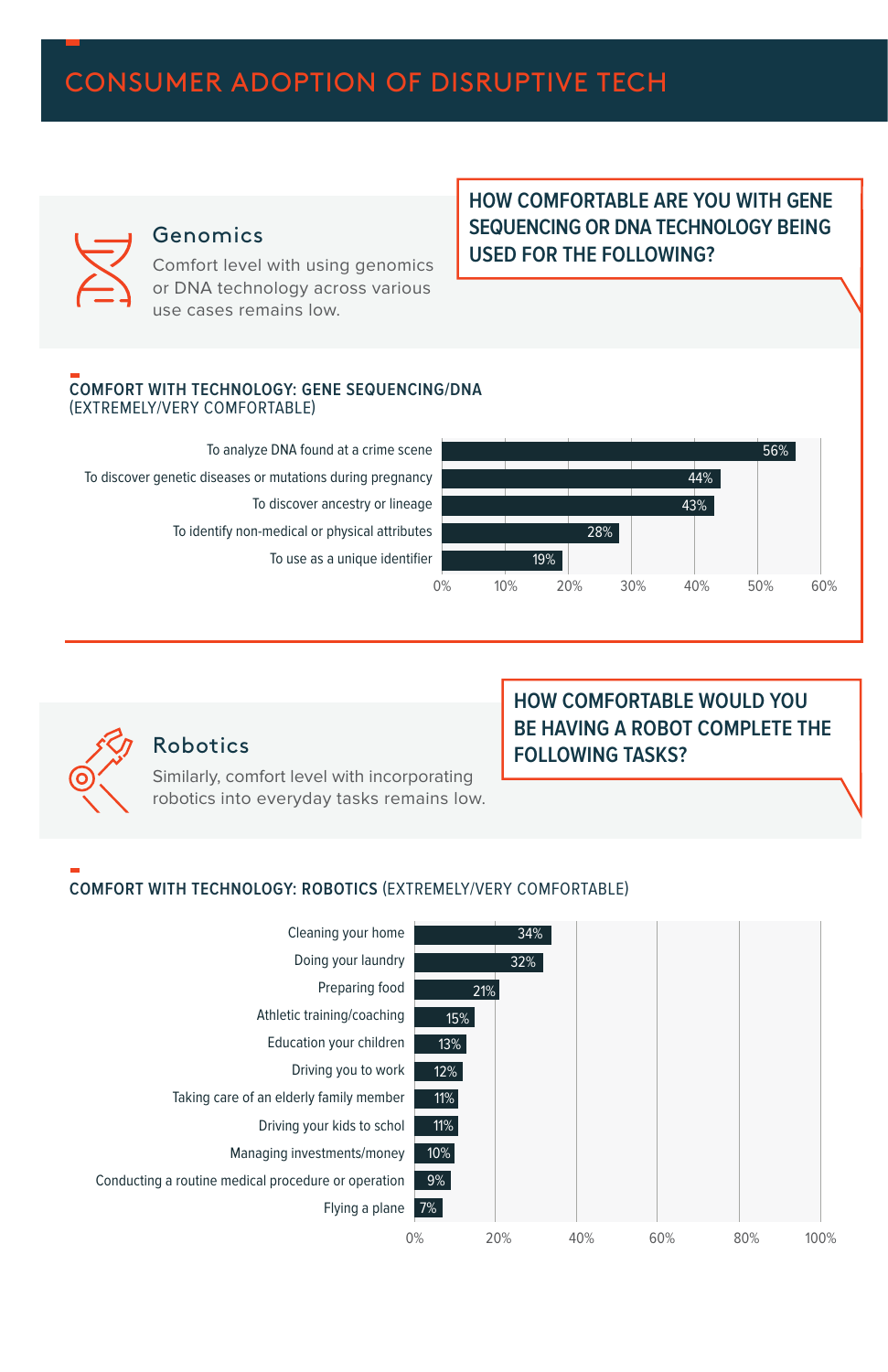



## FinTech

Cash isn't king; credit cards are, with 84% usage on a weekly basis. Comparatively, only 11% of consumers use mobile wallets on a weekly basis, and just 6% use peerto-peer (P2P) payments at the same frequency, demonstrating low penetration of the latest FinTech innovations.

## **HOW OFTEN DO YOU PAY FOR SOMETHING USING THE FOLLOWING?**

## **FORM OF PAYMENT**





## Millennials will be the driving force of adoption

Much has been made about the different spending patterns of the Millennial generation versus older cohorts, particularly their affinity for technology. These unique preferences are apparent in our survey, as Millennials frequently indicated higher adoption, greater interest, and more comfort in new technologies than the next largest population group in the US, the Baby Boomers.



Beyond Ordinary ETFs"

600 LEXINGTON AVE 20TH FL NEW YORK, NY 10022 1 (888) 493-8631 GLOBALXETFS.COM @GLOBALXETFS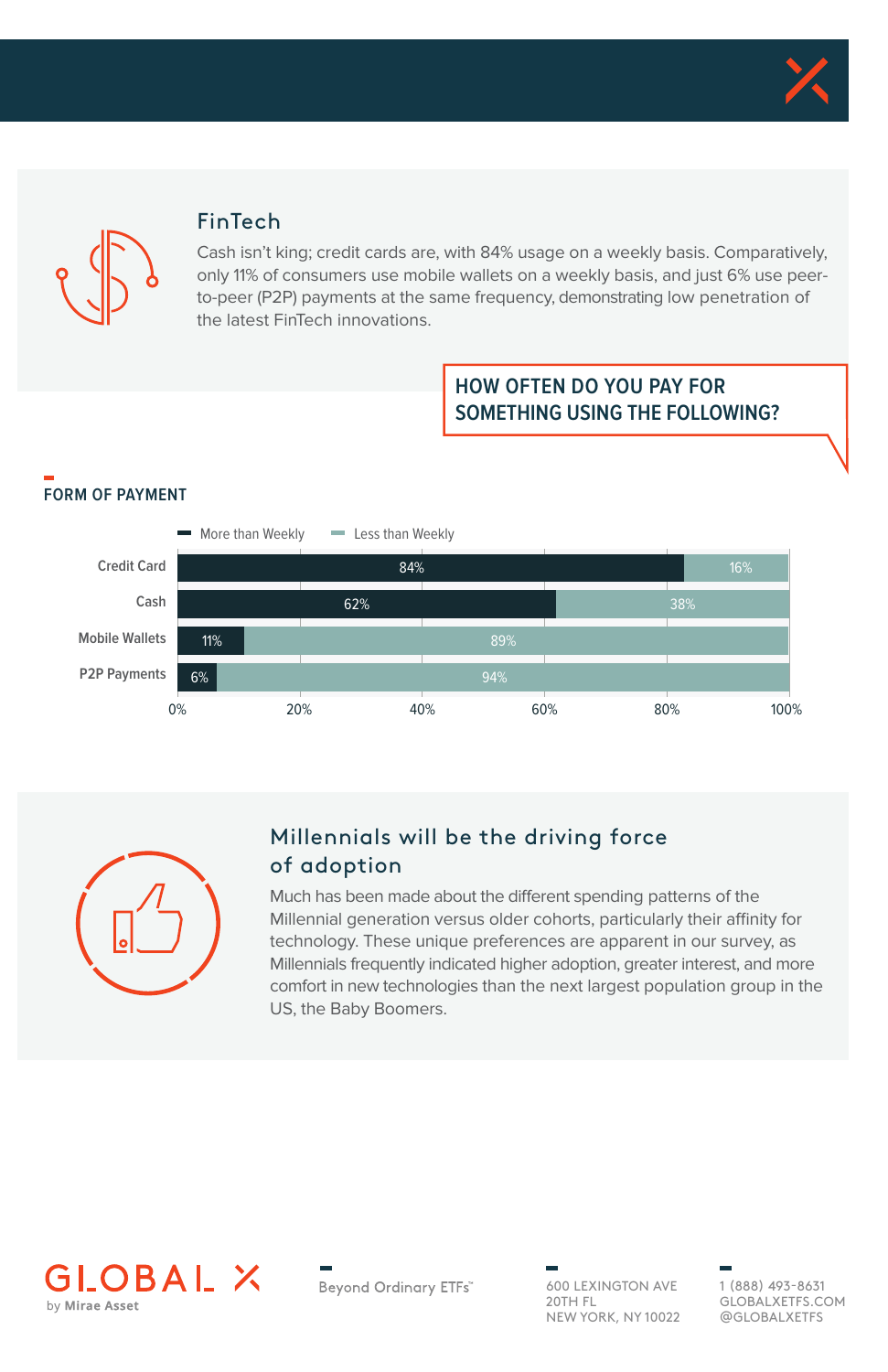## **MILLENNIALS WILL BE THE DRIVING FORCE OF ADOPTION**

|                                     |                                 | INITIAL USAGE (AMONG TOTAL)            |                      |                  |       | <b>CURRENT USAGE</b> |                     |                         |  |
|-------------------------------------|---------------------------------|----------------------------------------|----------------------|------------------|-------|----------------------|---------------------|-------------------------|--|
|                                     |                                 | Early<br>Adopters                      | Moderate<br>Adopters | Late<br>Adopters | Daily | Weekly               | Less than<br>weekly | Not familiar<br>with it |  |
| (((o-<br><b>Ride-Sharing</b><br>App | <b>Millennials</b>              | 10%                                    | 38%                  | 32%              | 3%    | 9%                   | 68%                 | 20%                     |  |
|                                     | Baby<br><b>Boomers</b>          | 8%                                     | 20%                  | 49%              | 1%    | 1%                   | 76%                 | 23%                     |  |
|                                     |                                 | <b>EXPECTED PURCHASE (AMONG TOTAL)</b> |                      |                  |       | <b>CURRENT USAGE</b> |                     |                         |  |
|                                     |                                 | Early<br><b>Adopters</b>               | Moderate<br>Adopters | Late<br>Adopters | Daily | Weekly               | Less than<br>weekly | Not familiar<br>with it |  |
|                                     | <b>Millennials</b>              | 7%                                     | 18%                  | 9%               | 4%    | 3%                   | 60%                 | 33%                     |  |
| Electric<br><b>Vehicles</b>         | Baby<br><b>Boomers</b>          | 2%                                     | 9%                   | 6%               | 1%    | 1%                   | 69%                 | 29%                     |  |
|                                     | <b>ONLINE PURCHASE BEHAVIOR</b> |                                        |                      |                  |       |                      |                     |                         |  |
|                                     |                                 | <b>None</b>                            | Low                  | Medium           | High  |                      |                     |                         |  |
|                                     | <b>Millennials</b>              | 15%                                    | 46%                  | 37%              | 3%    |                      |                     |                         |  |
|                                     | Baby<br><b>Boomers</b>          | 22%                                    | 36%                  | 40%              | 2%    |                      |                     |                         |  |

## **COMFORT WITH TECHNOLOGY** (EXTREMELY/VERY COMFORTABLE)

|                                                 |                                                            | <b>Millennials</b> | Baby<br><b>Boomers</b> |
|-------------------------------------------------|------------------------------------------------------------|--------------------|------------------------|
| <b>GENE</b><br><b>SEQUENCING/</b><br><b>DNA</b> | To analyze DNA found at a crime scene                      | 46%                | 64%                    |
|                                                 | To discover genetic diseases or mutations during pregnancy | 44%                | 43%                    |
|                                                 | To discover ancestry or lineage                            | 44%                | 42%                    |
|                                                 | To identify non-medical or physical attributes             | 33%                | 22%                    |
|                                                 | To use as a unique identifier                              | 18%                | 17%                    |
| <b>ROBOTICS</b>                                 | Cleaning your home                                         | 49%                | 28%                    |
|                                                 | Doing your laundry                                         | 47%                | 25%                    |
|                                                 | Preparing food                                             | 37%                | 12%                    |
|                                                 | Educating your children                                    | 25%                | 6%                     |
|                                                 | Driving you to work                                        | 24%                | 4%                     |
|                                                 | Athletic training/coaching                                 | 24%                | 9%                     |
|                                                 | Taking care of an elderly family member                    | 21%                | 5%                     |
|                                                 | Managing investments/money                                 | 19%                | 3%                     |
|                                                 | Driving your kids to school                                | 18%                | 5%                     |
|                                                 | Conducting a routine medical procedure or operation        | 13%                | 4%                     |
|                                                 | Flying a plane                                             | 11%                | 3%                     |

|                     |                  | <b>MOBILE WALLETS</b> | <b>P2P PAYMENTS</b> |                  |  |
|---------------------|------------------|-----------------------|---------------------|------------------|--|
|                     | More than Weekly | Less than Weekly      | More than Weekly    | Less than Weekly |  |
| <b>Millennials</b>  | 31%              | 69%                   | 27%                 | 73%              |  |
| <b>Baby Boomers</b> | 6%               | 95%                   | 1%                  | 99%              |  |